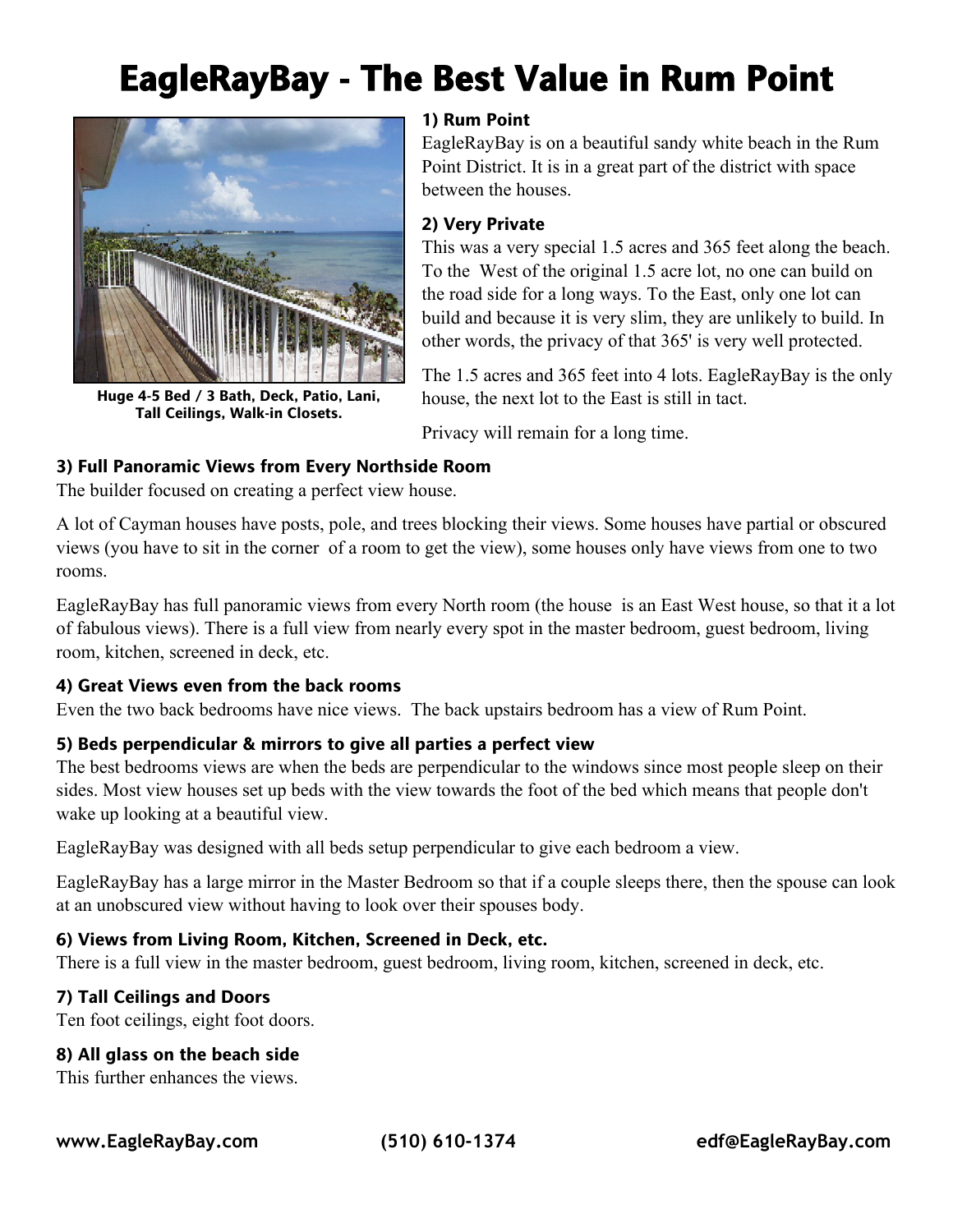# **9) Built with Cat 5 cabling**

100 base T inside wiring. No computer cables running across the floor!

# **10) Remote controlled lighting and fans**

All lights and fans are on x.10. Wired for 4 telephone lines.

#### **11) Huge Walk in Closet in Master Bedroom**

**12) Double Sink & Bidet in Master Bath**

#### **13) Spacious bathroom pantry in Master Bathroom.**

#### **14) Enormous Master Bedroom**

23ftx14ft PLUS a 5ftx11ft closet !

#### **15) Pantry in kitchen & Screen in Deck Adjacent**

The large screened in deck is 3 sided allowing a wonderful warm breeze from the sea. The screened in deck was built right off of the kitchen to make it a convenient and perfect eating area. There is a Telescope furniture set which fits in it perfectly.

#### **16) Huge Cistern & Whole House Water filter**

14,000 gallon cistern (collects rain water), Water filter with automatic back wash for cleaning.

The water cistern is twice the size of most. Rain water is collected and pumped to get it into the house.

# **17) Lightning Rods**

Three lightning rods to protect the house.

#### **18) No Clear Cutting**

When the house was built, the builders did not clear cut. The house is built right into the landscaping so the garden is incredibly easy to maintain.

#### **19) At one with Nature**

When you're inside, there are sliding glass doors to the North, East, and West. To the North is the Caribbean sea, to the east and west is vegetation.

#### **20) Fish Breeding Ground**

Fish breed in the shallows in front of EagleRayBay. Tiny, tiny tropical fish are seen regularly from the shore ... Peacock Flounders the size of quarters, Angel Fish the size of finger nails, and an occasional octopus, plus many other tropical fish.

#### **21) Amazing Snorkeling**

It goes without saying that the snorkeling from EagleRayBay is amazing. Huge puffer fish are seen nearly every time out, blue head wrasse, stingrays, eaglerays, angelfish, squid, are seen regularly.

Every water experience is a new adventure. That bay is unspoiled by crowds. There is rarely anyone out in the water.